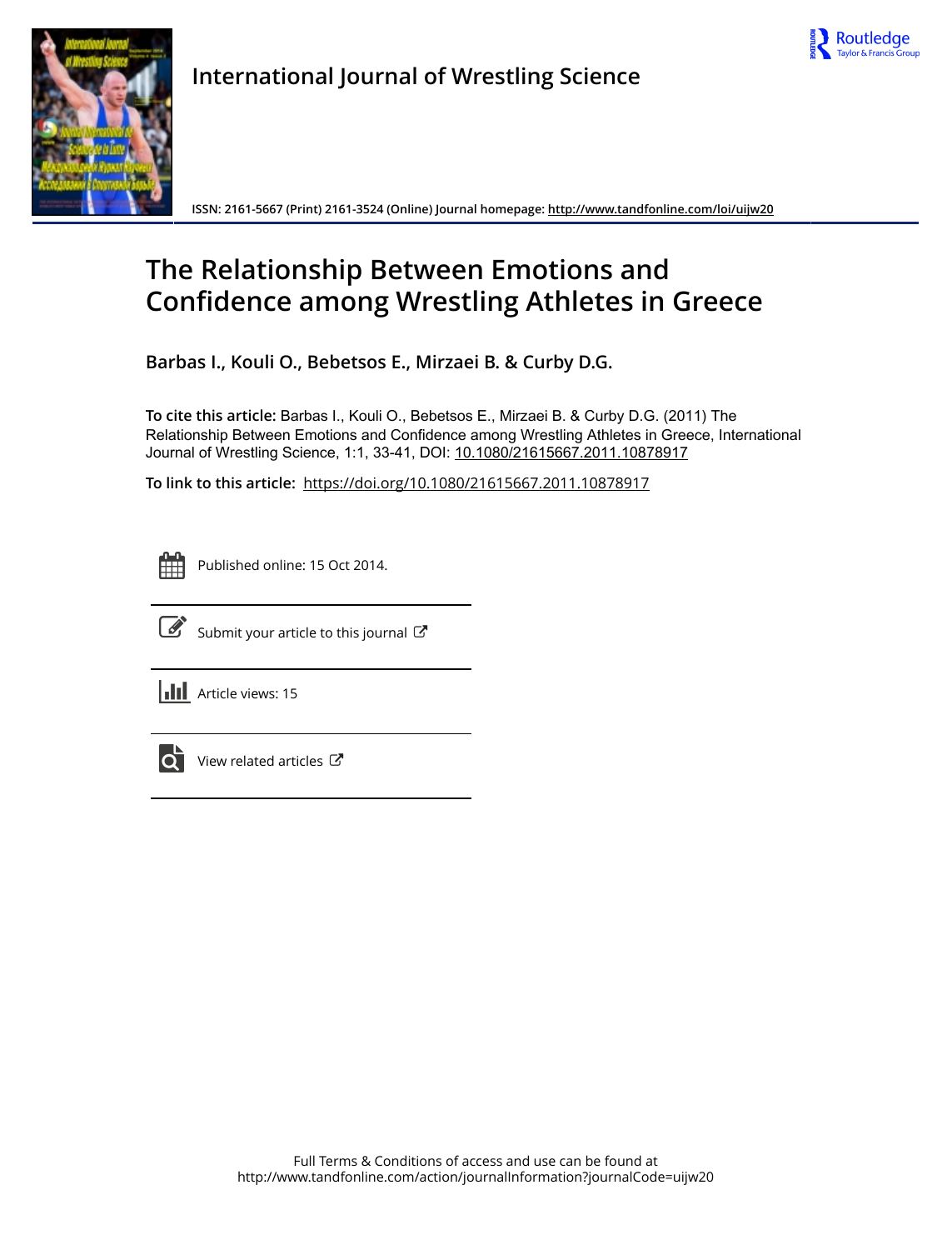# **THE RELATIONSHIP BETWEEN EMOTIONS AND CONFIDENCE AMONG WRESTLING ATHLETES IN GREECE**

Barbas I.<sup>1</sup>, Kouli O.<sup>1</sup>, Bebetsos E.<sup>1</sup>, Mirzaei B.<sup>2</sup>, Curby D.G.<sup>3</sup>

<sup>1</sup>Department of Physical Education and Sport Science of the Democritus University of Thrace Komotini, Greece  $2$  Department of Exercise Physiology, Faculty of P.E and sport sciences, University of Guilan, Rasht, Iran <sup>3</sup> USA Wrestling

imparmp[a@phyed.duth.gr](mailto:okouli@phyed.duth.gr)

# **ABSTRACT**

Understanding the role of emotions is critical if we are to explain, control and predict athletic performance. The *Individual Zones of Optimal Functioning* (IZOF) model attempts to describe and explain emotions related to an individual"s successful and poor performances (Hanin, 1997, 2000). The participants were 300 male wrestling athletes (160 greco-roman wrestlers and 140 freestyle wrestlers). Their ages ranged from 18 to 30 years (M=24.30, SD=3.70). All athletes completed the questionnaire on emotions (IZOF, Hanin, 2000), which was translated into Greek (Hanin, Papaioannou & Lukkarila, 2001). The aim of the study was the examination of a possible relationship between emotions and confidence in greco-roman and freestyle wrestlers in Greece. The results supported the psychometric properties of the assessment tool. Additionally, the results indicated statistically significant correlations, but no statistical significant differences in emotion categories of the questionnaire and confidence, between greco-roman and freestyle wrestlers. According to previous research, it is also important to indicate that emotional content and intensity are different in practice and competitions, and that they vary across pre-, mid-, and post-event performance situations (Hanin & Stabulova, 2002). Possible future research might replicate and extend the study's findings, exploring an athlete's anxiety, goal-orientations, motivation and performance, and developing effective intervention strategies.

*Key words: IZOF, emotional state*

#### **INTRODUCTION**

The *Individual Zones of the Optimal Functioning* (IZOF) Model conceptualizes emotional content within the framework of four global emotion categories derived from two factors: *hedonic tone* (pleasant-unpleasant) and *functionality* (optimal, (helpful)-dysfunctional, (harmful)). The four emotion categories include: pleasant (positively toned) and functionally optimal emotions (P+), unpleasant (negatively toned) and functionally optimal emotions (N+), pleasant and dysfunctional emotions (P-), and unpleasant and dysfunctional emotions (N-). This fourcategory framework provides a robust and sufficiently broad structure that can accommodate a wide range of idiosyncratic, athlete-generated emotional labels (Hanin, 2000; 2003). In other words, to describe their idiosyncratic subjective emotional experiences, athletes use their own vocabularies. Although self-generated emotion descriptors are idiosyncratic, conceptually and functionally the items are equivalent (across the categories) as they describe experiences accompanying individually successful and unsuccessful performance situations (Hagtvet & Hanin, 2007).

The IZOF Model (Hanin, 1997; 2000) was developed in order to identify emotional states that effect successful and less successful performances of elite athletes. According to Hanin, the zones reflect the individual differences upon the athletes" ability to find, and efficiently use the appropriate and available resources. Therefore, the explanation of the relation of emotions on performance is based on the matching of available resources. Optimal, pleasant and/or unpleasant emotions reflect on the availability of these resources and their potentially effective use. However, dysfunctional, unpleasant and pleasant emotions reflect a lack of resources and their ineffective use (Hanin, 1997).

Additionally, confidence consistently appears as a key skill possessed by successful elite athletes, and international-level elite athletes have identified confidence as the most critical mental skill (Vealey, 2009). Selfconfidence is identified as the degree of certainty that athletes have about their ability to successfully perform sport skills (Feltz & Chase, 1998).

The present study attempts to examine any possible relationship between the four emotion categories (optimalpleasant, optimal-unpleasant, dysfunctional-pleasant, and dysfunctional unpleasant) of the IZOF model and confidence, between greco-roman and freestyle wrestlers in Greece.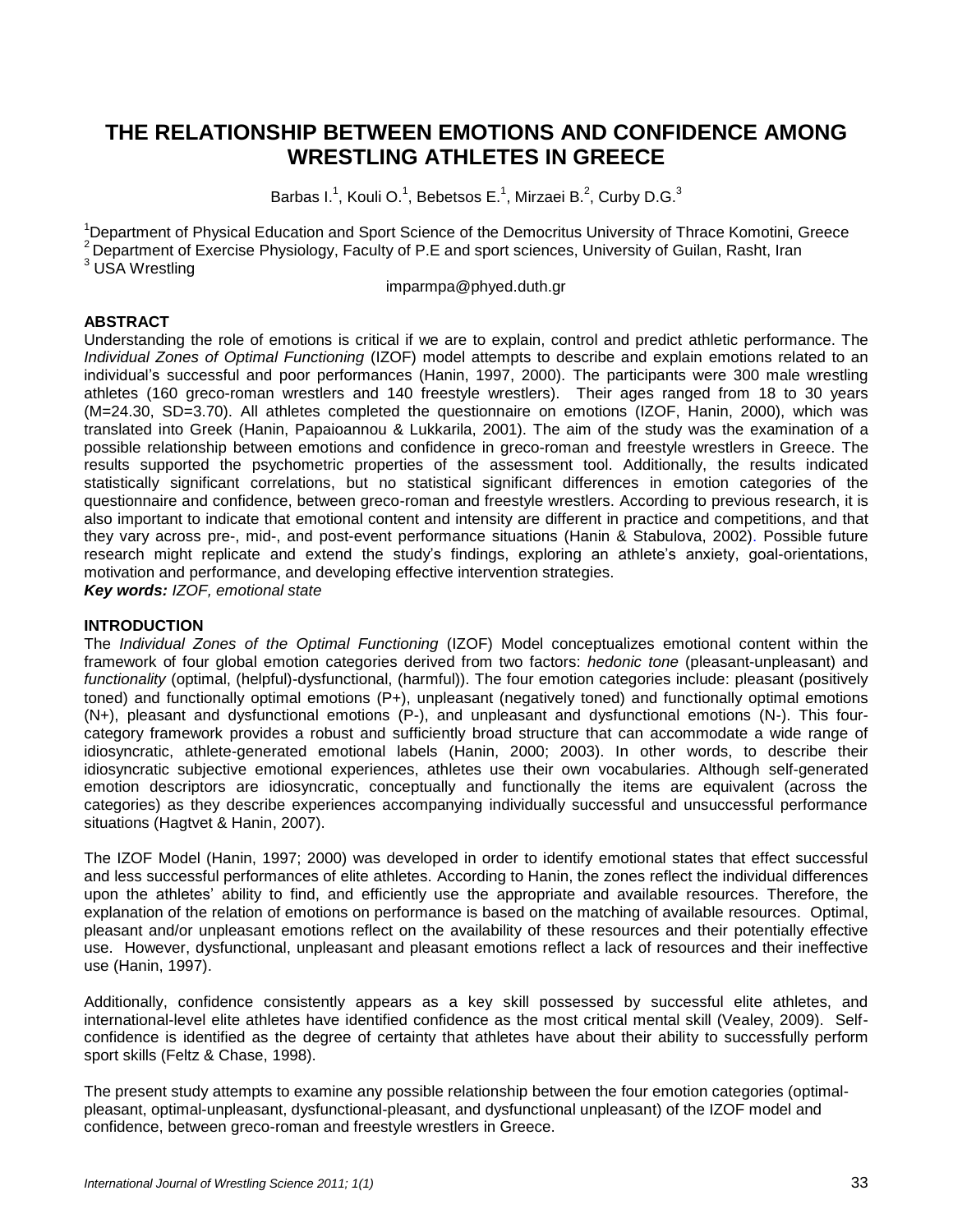# **METHODS**

**PARTICIPANTS:** The group studied included 300 male wrestling athletes (160 greco-roman wrestlers and 140 freestyle wrestlers) participating in some major competitions in Greece. Their ages ranged from 18 to 30 years (M=24.30, SD=3.70).

## **INSTRUMENTS**

The questionnaire was the (IZOF) model (Hanin, 2000), which was translated into Greek (Hanin, Papaioannou & Lukkarila, 2001) and consisted of 23 items assessing 4 categories, namely: *optimal-pleasant* (5 items, question example: *confident*), *optimal-unpleasant* (5 items, question example: *overjoyed*), *dysfunctional-pleasant* (6 items, question example: *attacking*), and *dysfunctional-unpleasant* (7 items, question example: *uncertain*). Emotional intensity was measured on a modified Borg's (2001) category ratio (CR-10) scale ranging from 0 = nothing at all, to  $10 = \text{very}$ , very much (maximal).

## **PROCEDURES**

The athletes also responded to two additional questions, assessing *confidence* (question example: *I am ready for competition*). Their answers ranged from 0=*not at all* to 10=*very much so.* The participants answered the questionnaire, just before their competition. Researchers informed them that their participation was completely voluntary and their individual responses would be held in strict confidence.

#### **STATISTICAL ANALYSIS**

For the statistical analysis of the data, the method used was the reliability analysis, correlation and analysis of variance (ANOVA) from the SPSS 11.0 statistical package. The aim was to investigate if there were any correlations or any statistical significant differences in emotion"s categories and confidence, between greco-roman and freestyle wrestlers in Greece. The level of statistical significance was set at  $p<.05$ .

## **RESULTS**

## **RELIABILITY AND VALIDITY**

Although the specific questionnaire was already valid in Greece (Kouli, Kouvarda, Astrapellos & Papaioannou, 2007), their reliability and validity were again examined. More specific, the principal components analysis on the responses of the sample of athletes on the 23 items of emotions instrument resulted in 4 categories with eigenvalues greater than 1, accounting for 66.24% of the variance. The results suggesting 4 factors: *optimalpleasant* (.62 - .83), *optimal-unpleasant* (.69 - .87), *dysfunctional-pleasant* (.63 - .80), and *dysfunctionalunpleasant* (.68 - .84). The alpha reliability coefficients for the four scales were: .86 for *optimal-pleasant*, .83 for *optimal-unpleasant*, .80 for *dysfunctional-pleasant* and .72 for *dysfunctional-unpleasant* and .78 for *confidence*.

#### **CORRELATIONS**

The questionnaire"s factors had statistically significant relations between them. More specifically the, *optimalpleasant* emotions category had a high positive relationship with *optimal-unpleasant*, *dysfunctional pleasant* and *confidence*, but a high negative relationship with *dysfunctional unpleasant*. The *optimal-unpleasant* emotions category had a high positive relationship with *dysfunctional unpleasant and confidence*, but no relationship with *dysfunctional pleasant*. Also, *dysfunctional pleasant* had a high positive relationship with *confidence*, and no relationship with *dysfunctional unpleasant*. Finally, *dysfunctional unpleasant* had a high negative relationship with *confidence* (Table 1).

|                                  |            | 2        | 3        | 4         | 5    |
|----------------------------------|------------|----------|----------|-----------|------|
| <b>Emotions</b>                  |            |          |          |           |      |
| 1. optimal-pleasant $(P+)$       | 1.00       |          |          |           |      |
| 2. optimal-unpleasant (N+)       | $.271**$   | 1.00     |          |           |      |
| 3. dysfunctional-pleasant (P-)   | $.323**$   | $-142$   | 1.00     |           |      |
| 4. dysfunctional unpleasant (N-) | $-0.262**$ | $.277**$ | $-139$   | 1.00      |      |
| 2 questions for confidence       |            |          |          |           |      |
| 5. confidence                    | $.642**$   | $.270**$ | $.181**$ | $-.225**$ | 1.00 |

Table 1. Pearson product- moment correlation coefficients for each scale.

*Note: \*\*, Correlation is significant at the .01 level*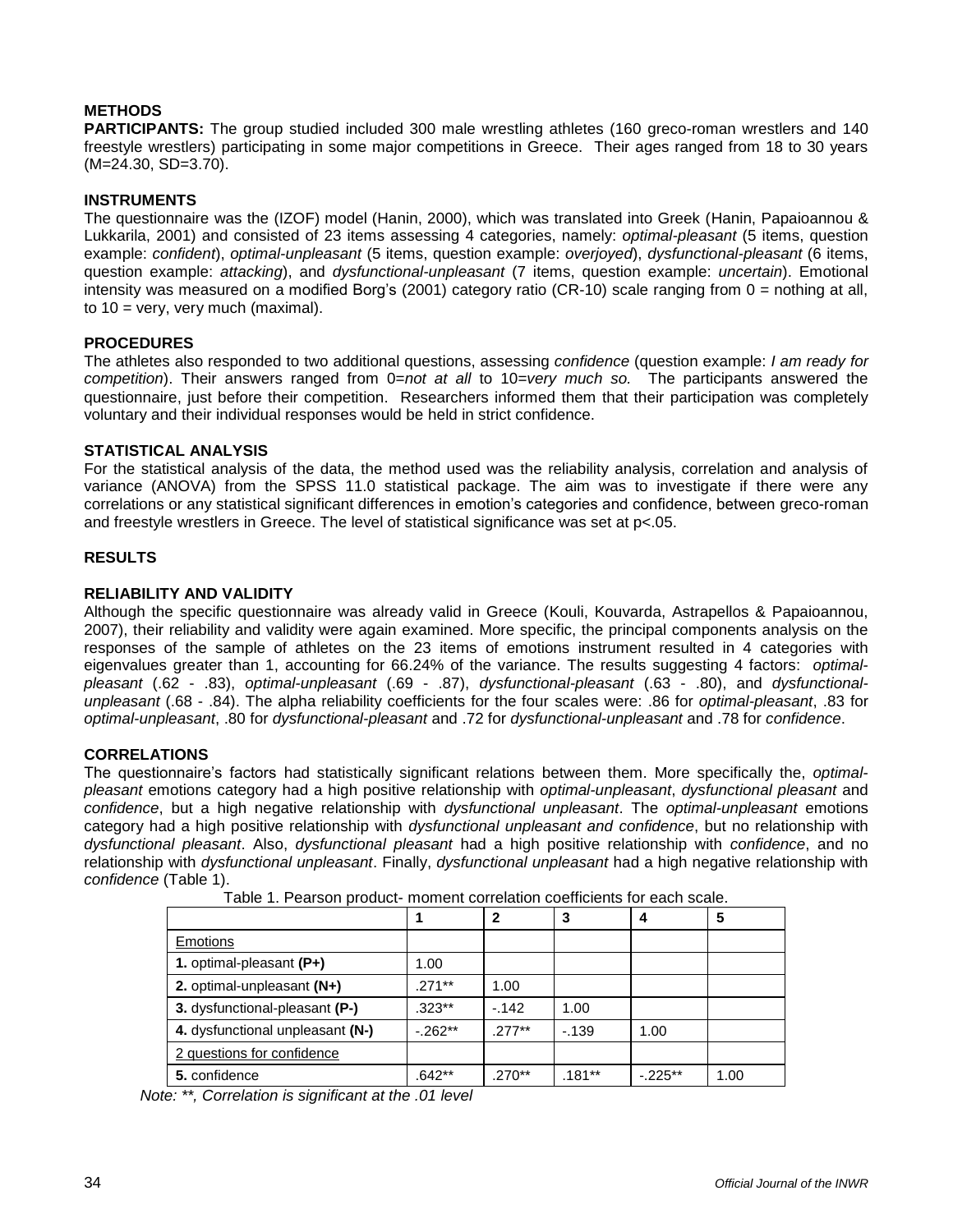#### **WRESTLING STYLE'S DIFFERENCES**

Univariate analyses were conducted in order to find any differences in to different wrestling styles. The analyses revealed there were no statistically significant differences between the two wrestling styles. More specifically, no statistically significant differences were found in any of the questionnaire"s category: (a) *optimal-pleasant* emotions, (b) *optimal-unpleasant* emotions, (c) *dysfunctional-pleasant* emotions, (d) *dysfunctional-unpleasant* emotions, either (e) *confidence*. Despite these results, the mean scores of two wrestling styles, *optimalunpleasant* emotions and *confidence*, were generally high. On the other hand, the mean scores of *optimalunpleasant* emotions and *dysfunctional-pleasant* emotions, were not enough high. Finally, the mean scores *optimal-unpleasant* emotions were low. The mean and standard deviations results are presented in Table 2.

|             | optimal-<br>pleasant |           | optimal-<br>unpleasant |      | dysfunctional-<br>pleasant |     | dysfunctional<br>unpleasant |           | confidence |           |
|-------------|----------------------|-----------|------------------------|------|----------------------------|-----|-----------------------------|-----------|------------|-----------|
|             |                      |           |                        |      |                            |     |                             |           |            |           |
|             | м                    | <b>SD</b> | М                      | SD   | M                          | SD  | м                           | SD        | M          | <b>SD</b> |
| Greco-Roman | .06                  | 1.93      | 6.06                   | 2.27 | 5.25                       | .66 | 5.94                        | 1.93      | .47        | 2.10      |
| Freestyle   | .05                  | 2.22      | 6.05                   | 2.22 | 4.96                       | .98 | 5.89                        | 2.10<br>റ | 7.34       | 2.31      |

Table 2. Means and standard deviations of different wrestling styles for each scale.

#### **DISCUSSION - CONCLUSIONS**

The purpose of the present study was the examination of any possible relation between the four emotion categories (*optimal-pleasant*, *optimal-unpleasant*, *dysfunctional-pleasant*, and *dysfunctional unpleasant*) of the IZOF model and confidence, between greco-roman and freestyle wrestlers in Greece. The results showed that in the present study, reliability analysis supported the psychometric properties of the questionnaire.

The most interesting according to the results of correlation analysis is that *dysfunctional-unpleasant* emotions had a high positive relationship only with *optimal-pleasant* emotions. This might have occurred because the researchers believe that both of these categories are unpleasant for the athlete"s performance (Hagtvet & Hanin, 2007). On the other hand, *dysfunctional-unpleasant* emotions had a high negative relationship with *optimalpleasant* emotions and *confidence*, which influence positively on athlete"s performance (Hanin, 2004).

Additionally, results indicated no statistically significant differences neither in emotion questionnaire's categories (*optimal-pleasant* emotions, *optimal-unpleasant* emotions, *dysfunctional-pleasant* emotions, *dysfunctionalunpleasant* emotions), nor *confidence*, between greco-roman wrestlers and freestyle wrestlers.

According to the mean scores of two wrestling styles, *optimal-pleasant* and *confidence*, were generally high. The researchers believe that either the athletes themselves or in cooperation with their coach, might have used appropriate psychological techniques which helped them with their emotions. This relates to previous research where it was indicated that each athlete had a specific constellation or a 'recipe' of individually optimal and dysfunctional emotional content described by athlete-generated idiosyncratic markers (Hanin, 1997, 2000; Hagtvet & Hanin, 2007). It is also important to indicate that emotional content and intensity are different in practice and competitions, and that they vary across pre-, mid-, and post-event performance situations (Hanin & Stabulova, 2002). In the present research, athletes answered the questionnaire right before they competed.

The observed results in the selection of sport confidence sources may be partially explained by individual differences in perceptions of success (Magyar & Duda, 2000). The most important source of confidence for athletes is *performance success* (Vealey, 2009).

Further research is needed to replicate and extend the study"s findings, explore on athlete"s anxiety, coping, goalorientations, motivation, and performance, and develop effective intervention strategies. Moreover, a similar research must take place in higher level wrestlers and in other countries. In conclusion, a presupposition for the successful use of the IZOF model is the proper preparation of athletes and coaches with the help of sport psychologists, in order to control, explain and understand the effect of their emotions in pursuing success in sports.

#### **PRACTICAL IMPLICATIONS / ADVICE FOR ATHLETES AND COACHES**

According to the findings of the present study, if coaches would like to increase the levels of their athletes" confidence, they should try to increase *optimal-pleasant*, *optimal-unpleasant* and *dysfunctional-pleasant* emotions, and diminish *dysfunctional-pleasant* emotions. Similarly, Hanin (2004), argued that anecdotal evidence and practical experience indicate that functionally *optimal-pleasant* and *optimal-unpleasant* emotions (P+N+) prior to and during an activity are usually anticipatory and are triggered by the appraisals of challenge and threat. In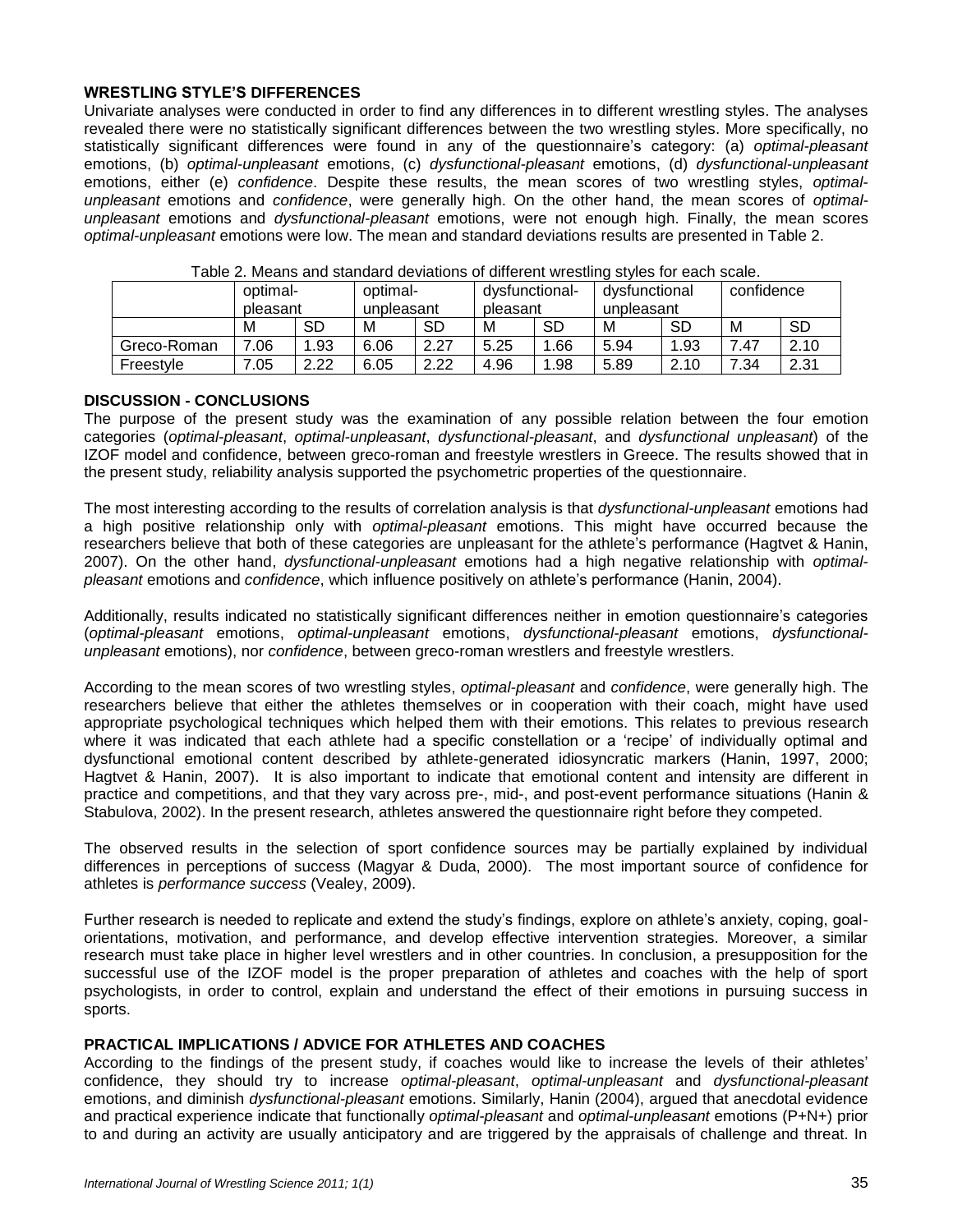contrast, situationally *dysfunctional-pleasant* and *dysfunctional-unpleasant* emotions (P-N-) during an activity are usually triggered by the perception of "achieved" outcomes (appraisals of gain and loss) before the task is completed.

Finally, as also Hanin (2004) underlined, unpleasant emotions are not always detrimental to an athletic performance for all athletes, neither are pleasant emotions always beneficial for all athletes" performances. Moreover, high self-confidence can sometimes lead to complacency or the underestimation of a "weak" opponent, resulting in insufficient alertness, lack of focus, and/or carelessness. So, coaches and athletes, as well as sport psychologists, are beginning to realize that coping with stress and using stress to enhance performing are possible. An idiosyncratic experience is the best indicator of how athletes can perform up to their potential, either stress-free or using competitive stress to their advantage.

#### **REFERENCES**

BORG, G. (2001). Borg"s range model and scales. *International Journal of Sport Psychology*, *32*, 110–126.

- FELTZ, D. L. & CHASE, M. A. (1998) The measurement of self-efficacy and confidence in sport. In J. L. Duda (Ed.), *Advances in sport and exercise psychology measurement* (pp. 65–80). Morgantown, WV: FIT Press.
- FELTZ, D. L. & LIRGG, C. D. (2001) Self-efficacy beliefs of athletes, teams, and coaches. In R. N. Singer, H. A. Hausenblas, & C. M. Janelle (Eds.), *Handbook of sport psychology* (pp. 340–361). New York: Wiley.
- HAGTVET, K.A. & HANIN, Y.L. (2007). Consistency of performance-related emotions in elite athletes: Generalizability theory applied to the IZOF model. *Psychology of Sport and Exercise, 8,* 47-72.
- HANIN, Y.L. (1997). Emotions and athletic performance: Individual Zones of Optimal Functioning model. *European Yearbook of Sport Psychology, 1,* 29-72.
- HANIN, Y.L. (2000). *Emotions in Sports.* Champaign, IL: Human Kinetics.
- HANIN, Y.L. (2003). Performance related emotional states in sport: A qualitative analysis [48 paragraphs]. In *Forum qualitative sozialilforschung/forum: Qualitative social research* [On-line Journal], *4* (1). Available at <http://www.qualitative-research.net/fqs-texte/1-03/1-03hanin-e.htm>
- HANIN, Y.L. (2004). Emotion in sport: An individualized approach. *Encyclopedia of Applied Psychology, 1,* 739- 750.
- HANIN, Y.L., Papaioannou, A. & Lukkarila, J. (2001). Emotion-performance relationships: A structural equation modeling analysis of the refined IZOF model. *In 10th World Congress of Sport Psychology,* Skiathos, Hellas, May 28-June 2, Proceedings. Vol.  $5<sup>th</sup>$ , 132-134.
- HANIN, Y.L. & STAMBULOVA, N.B. (2002). Metaphoric description of performance states: An application of the IZOF model. *Sport Psychology, 16,* 396-415.
- KOULI, Ο., KOUVARDA, E., ASTRAPELLOS, K. & PAPAIOANNOU, Α. (2007). «Relationships between emotions and goal orientations, in swimmers and water polo athletes». *In 12th European Congress of Sport Psychology,* Halkidiki, Greece, 4-9 September, CD-ROM, 792-794.
- MAGYAR, T. M. & DUDA, J. L. (2000) Confidence restoration following athletic injury. *The Sport Psychologist*, *14*, 372–390.
- ROBAZZA, C., PELLIZZARI, M. & HANIN, Y.L. (2004). Emotion self-regulation and athletic performance: An application of the IZOF model. *Psychology of Sport and Exercise, 5,* 379-404.
- VEALEY, R. S. (2001) Understanding and enhancing self-confidence in athletes. In R. N. Singer, H. A. Hausenblas, & C. M. Janelle (Eds.), *Handbook of sport psychology* (pp. 550–565). New York: Wiley.
- VEALEY, R. S. (2009) Confidence in sport. In B. W. Brewer (Eds.), *Sport Psychology* (pp. 43-52). New York: Wiley.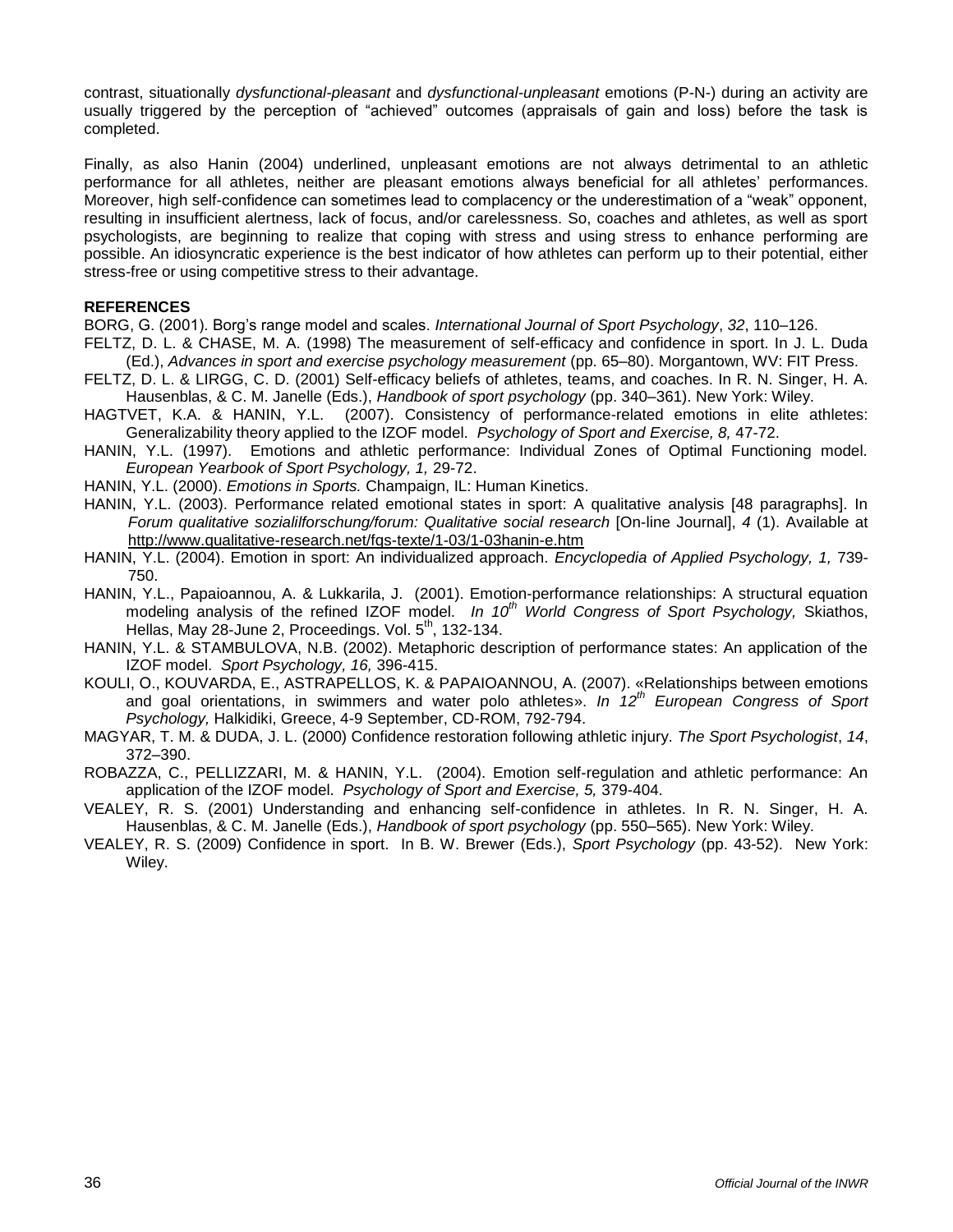# **СВЯЗЬ МЕЖДУ ЭМОЦИЯМИ И УВЕРЕННОСТЬЮ У СПОРТСМЕНОВ ПО БОРЬБЕ В ГРЕЦИИ**

**Ioannis Barbas<sup>1</sup> , Olga Kouli<sup>1</sup> , Evangelos Bebetsos<sup>1</sup> , Bahman Mirzaei<sup>2</sup> , David G. Curby<sup>3</sup>**

<sup>1</sup> Университета им. Демокрита, Комотини, Греция <sup>2</sup> Гилянский Университет, Рашт, Иран <sup>3</sup>USA Wrestling

#### **Аннотация**

Для того чтобы понять механизмы выступления, эмоциональные связи имеют решающее значение для точного прогнозирования и контроля воздействия эмоций на спортивное выступление. Модель Индивидуальных Зон Оптимального Функционирования (Individual Zones of Optimal Functioning - IZOF) пытается описать и объяснить эмоции, связанные с индивидуально успешными и слабыми выступлениями (Ханин, 1997, 2000). В исследовании принимали участие 300 мужчин спортсменов по борьбе (160 по грекоримскому стилю и 140 по вольной борьбе), в возрасте от 18 до 30 лет (М = 24,30, SD = 3.70). Все спортсмены заполнили вопросник о своих эмоциях (IZOF, Ханин, 2000), который был переведен на греческий язык (Ханин, Papaioannou и Lukkarila, 2001). Целью исследования было изучение возможной связи между эмоциями и уверенностью и между спортсменами греко-римской и вольной борьбы в Греции. Результаты подтвердили психометрические свойства инструмента оценки. Кроме того, результаты показали статистически значимые корреляции, но статистически незначимые различия в эмоциональных категориях вопросника и уверенности между спортсменами греко-римской и вольной борьбы. Согласно вышеуказанному исследованию, также важно указать, что эмоциональное содержание и интенсивность различны при тренировке и на соревнованиях и что они различаются при ситуациях до, во время и после выступления (Ханин и Стамбулова, 2002). Возможные будущие исследования могли бы повторить и расширить результаты исследования, изучить тревожность спортсмена, его ориентацию на цели, мотивацию и выступление, и разрабатывать эффективные стратегии вмешательства.

**Ключевые слова**: *IZOF, оптимальные-приятные, оптимальные-неприятные, дисфункциональниыеприятные, дисфункциональные-неприятные*

#### **Введение**

Модель *Индивидуальных Зон Оптимального Функционирования* (IZOF) концептуализирует эмоциональное содержание в рамках четырех общих категорий эмоций, происходящих из двух факторов: *гедонического тона* (удовольствие-неудовольствие) и *функциональности* (оптимальная, полезнодисфункциональная, вредная). Четыре категории эмоций включают в себя приятные (положительно тонированные) и функционально оптимальные эмоции (P+), неприятные (отрицательно тонированные) и функционально оптимальные эмоции (N+), приятные и дисфункциональные эмоции (P-), и неприятные и дисфункциональные эмоции (N-). Эти четыре категории обеспечивает надежную и достаточно широкую структуру, которая может вместить широкий спектр идиосинкразических, порожденных спортсменами эмоциональных этикет (Ханин, 2000; 2003). Другими словами, чтобы описать свои идиосинкразические субъективные эмоциональные переживания, спортсмены используют свои собственные словари. Хоть и самопорожденные дескрипторы эмоций являются идиосинкразическими, концептуально и функционально пункты эквивалентны (во всех категориях), так как они описывают переживания сопровождающие ситуации индивидуально успешного и неуспешного выступления (Hagtvet и Ханин, 2007).

*Модель Индивидуальных Зон Оптимального Функционирования* (Ханин, 1997, 2000) была разработана в целях выявления эмоциональных состояний, которые воздействуют на успешное и менее успешное выступление элитных спортсменов. Согласно Ханину, зоны отражают индивидуальные различия в способности спортсменов найти и эффективно использовать правильные и доступные ресурсы. Таким образом, объяснение воздействия эмоций на выступление основано на соответствии ресурсов. Оптимальные, приятные и/или неприятные эмоции отражают наличие ресурсов и их эффективное использование. Тем не менее, неприятные и приятные эмоции отражают отсутствие ресурсов и их неэффективное использование (Ханин, 1997).

Кроме того, уверенность последовательно выступает как ключевой навык, которым обладают успешные элитные спортсмены, и элитные спортсмены международного уровня считают уверенность наиболее критическим умственным навыком (Vealey, 2009). Уверенность в себе определяется, как степень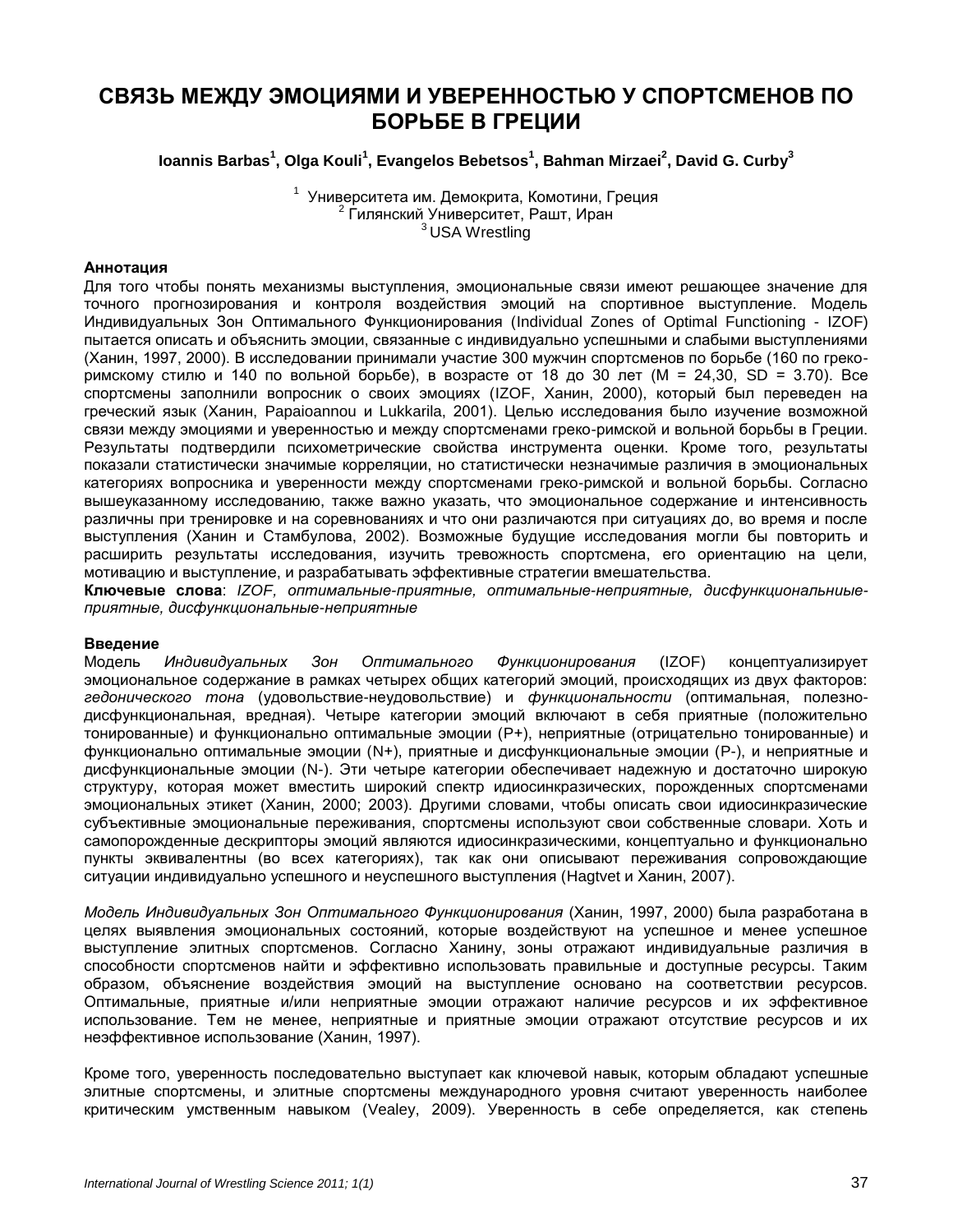уверенности спортсменов в своей способности успешно выполнить спортивное мастерство (Felts & Chase, 1998).

Настоящее исследование пытается изучить возможную связь между четырьмя категориям эмоций (оптимальных-приятных, оптимальных-неприятных, дисфункциональных-приятных и дисфункциональныхнеприятных) модели Индивидуальных Зон Оптимального Функционирования и уверенностью между спортсменами греко-римской и вольной борьбы в Греции.

#### **Методы**

#### **Участники**

Выборка включала 300 мужчин спортсменов по борьбе (160 по греко-римскому стилю и 140 по вольной борьбе), возраста от 18 до 30 лет (М = 24,30, SD = 3.70). Они заполнили вопросник эмоций (IZOF, Ханин, 2000), который был переведен на греческий язык Ханиным, Papaioannou и Lukkarila (2001).

**Инструменты**

Вопросник был моделью *Индивидуальных Зон Оптимального Функционирования* (IZOF, Ханин, 2000), который был переведен на греческий язык (Ханин, Papaioannou и Lukkarila, 2001) и состоял из 23 пунктов оценивающих 4 категории эмоций, а именно: *оптимальных-приятных* (5 пунктов, пример вопроса: уверенный), *оптимальных-неприятных* (5 пунктов, пример вопроса: очень радостный), *дисфункциональных-приятных* (6 пунктов, пример вопроса: атакующий), и *дисфункциональныхнеприятных* (7 пунктов, пример вопроса: неуверенный). Эмоциональная интенсивность измерялась на изменённой шкале отношения категории Борга (CR-10) от 0 = ничего, до 10 = очень, очень сильно, и  $\bullet$  = максимально возможное.

#### **Процедуры**

Кроме того, спортсмены ответили на два дополнительных вопроса, оценивая уверенность (пример вопроса: *я готов к соревнованию*). Их ответы варьировались от 0 = *совсем нет*, до 10 = *очень*. Участники ответили на вопросник прямо перед соревнованием. Исследователи сообщили, что их участие было добровольным и их индивидуальные ответы будут сохранены в строгом секрете.

#### **Статистический анализ**

Для статистического анализа данных использовался метод анализа надежности, корреляции и дисперсионного анализа (ANOVA) со статистического пакета SPSS 11.0. Целью было исследовать, есть ли какие-либо корреляции или какие-либо статистически значимые различия в категориях эмоций и уверенности между спортсменами греко-римской и вольной борьбы в Греции. Уровень статистической значимости был установлен на р <.05.

#### **Результаты**

#### **Надежность и достоверность**

Хотя специальный вопросник уже существовал в Греции (Kouli, Kouvarda, Astrapellos и Papaioannou, 2007), его надежность и достоверность были под сомнением. Более конкретно, анализ ответов выборки спортсменов на 23 пункта об эмоциях привѐл к 4 категориям с собственными значениями больше 1, что составляет 66,24% дисперсии. Результаты предлагали 4 фактора: *оптимальный-приятный* (.62 - .83), *оптимальный-неприятный* (.69 - .87), *дисфункциональный-приятный* (.63 - .80), и *дисфункциональныйнеприятный* (.68 - .84). Коэффициенты надежности альфа по четырем шкалам: .86 для *оптимальногоприятного*, .83 для *оптимального-неприятного*, .80 *для дисфункционального-приятного* и .72 для *дисфункционального-неприятного* и .78 для уверенности.

#### **Корреляции**

Факторы вопросника имели статистически значимые связи между собой. Более конкретно, категория *оптимальных-приятных* эмоций имела высокую положительную связь с категориями *оптимальныхнеприятных, дисфункциональных-приятных* и *уверенности*, но высокую отрицательную связь с категорией *дисфункциональных-неприятных*. Категория *оптимальных-неприятных* эмоций имела высокую позитивную связь с категориями *дисфункциональных-неприятных* эмоций и *уверенности*, но никакой связи с категорией *дисфункциональных-приятных*. Кроме того, категория *дисфункциональныхприятных* эмоций имела высокую позитивную связь с *уверенностью*, и никакой связи с *дисфункциональными-неприятными*. Наконец, *дисфункциональные-неприятные* имели высокую отрицательную связь с *уверенностью* (табл. 1).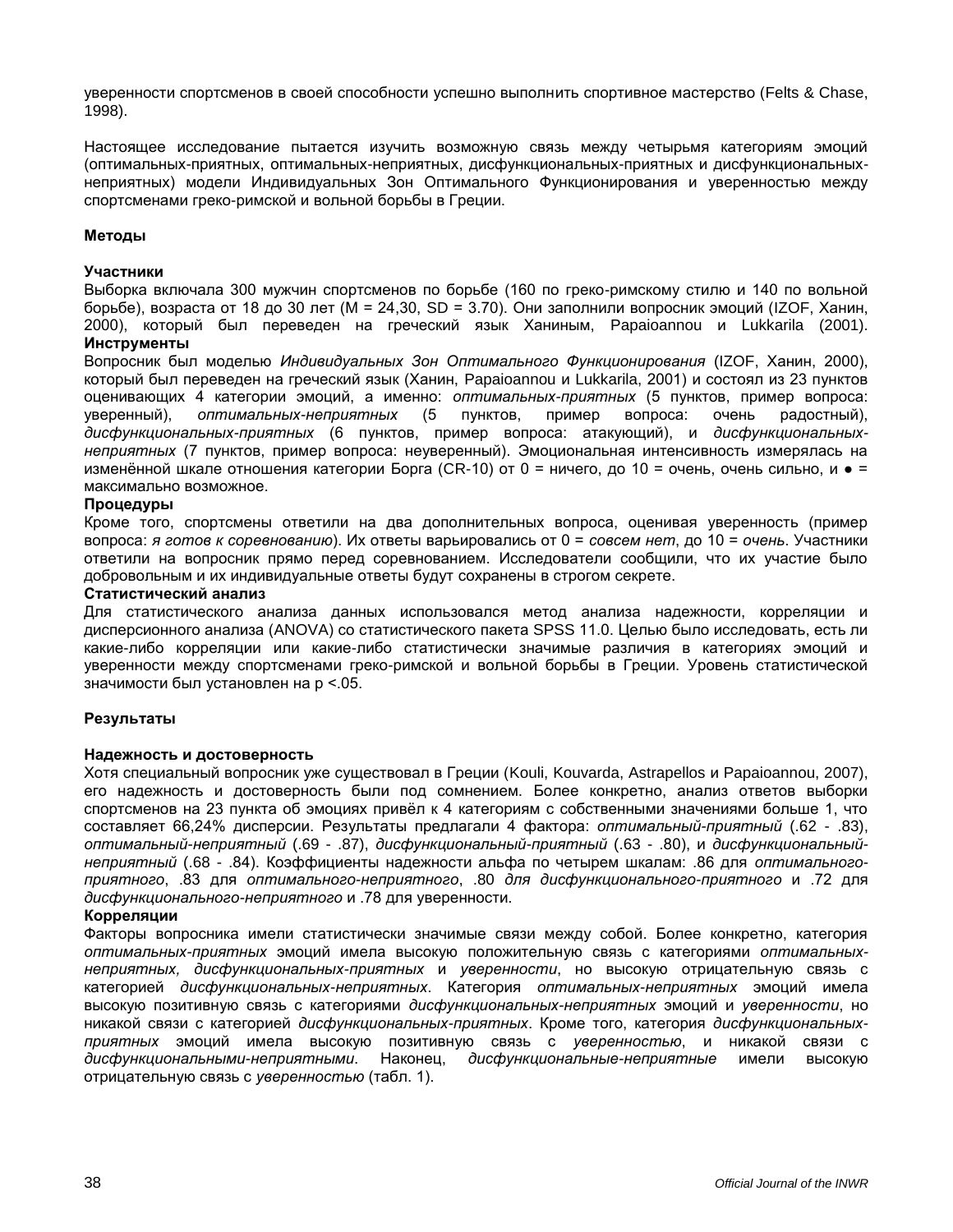|                                  |            | 2        | 3      | 4         | 5    |
|----------------------------------|------------|----------|--------|-----------|------|
| Emotions                         |            |          |        |           |      |
| 1. optimal-pleasant (P+)         | 1.00       |          |        |           |      |
| 2. optimal-unpleasant (N+)       | $.271***$  | 1.00     |        |           |      |
| 3. dysfunctional-pleasant (P-)   | .323**     | $-142$   | 1.00   |           |      |
| 4. dysfunctional unpleasant (N-) | $-0.262**$ | $.277**$ | $-139$ | 1.00      |      |
| 2 questions for confidence       |            |          |        |           |      |
| 5. confidence                    | .642**     | $.270**$ | .181** | $-.225**$ | 1.00 |

Table 1. Pearson product- moment correlation coefficients for each scale.

*Note: \*\*, Correlation is significant at the .01 level*

#### **Различия в стиле борьбы**

Одномерный анализ был проведен для того, чтобы найти различия в разных стилях борьбы. Анализы показали, что нет статистически значимых различий между двумя стилями борьбы. В частности, нет статистически значимых различий ни в одной из категорий вопросника: (а) *оптимальные-приятные*  эмоции, (б) *оптимальные-неприятные* эмоций, (в) *дисфункциональные-приятные* эмоции, (г) *дисфункциональные-приятные* эмоции, или (д) *уверенность.* Несмотря на эти результаты, средние показатели двух стилей борьбы, *оптимальных-неприятных* эмоций и *уверенности*, в общем, были высоки. С другой стороны, средние показатели *оптимальных-неприятных* эмоций и *дисфункциональныхприятных* эмоций, не были достаточно высокими. Наконец, средние показатели *оптимальныхнеприятных* эмоций были низкими. Результаты средних и стандартных отклонений представлены в Таблице 2.

| ו טוסטי וויסטוויט מווט טוויסטווייט טויסטוויט טויסטוויט טוויסטוויט און דער טוויסטווייט וויסטווייט וויסטווייט וו |          |      |            |      |                |      |               |           |            |      |
|----------------------------------------------------------------------------------------------------------------|----------|------|------------|------|----------------|------|---------------|-----------|------------|------|
|                                                                                                                | optimal- |      | optimal-   |      | dysfunctional- |      | dvsfunctional |           | confidence |      |
|                                                                                                                | pleasant |      | unpleasant |      | pleasant       |      | unpleasant    |           |            |      |
|                                                                                                                | м        | SD   | M          | SD   | M              | SD   | M             | <b>SD</b> | M          | -SD  |
| Greco-Roman                                                                                                    | .06      | 1.93 | 6.06       | 2.27 | 5.25           | 1.66 | 5.94          | 1.93      | . 47       | 2.10 |
| Freestyle                                                                                                      | .05      | 2.22 | 6.05       | 2.22 | 4.96           | 1.98 | 5.89          | 2.10      | 7.34       | 2.31 |

Table 2. Means and standard deviations of different wrestling styles for each scale.

# **Обсуждение – Выводы**

Целью настоящего исследования являлось изучить существует ли какая либо возможная связь между четырьмя категориями эмоций(*оптимальных-приятных, оптимальных-неприятных,дисфункциональныхприятных,* и *дисфункциональных-неприятных*) модели IZOF и уверенностью, между спортсменами грекоримской и вольной борьбы в Греции.

Результаты показали, что в настоящем исследовании, анализ надежности подтвердил психометрические свойства вопросника. Наиболее интересным по результатам корреляционного анализа является то, что *дисфункциональные-неприятные* эмоции имели высокую положительную связь только с *оптимальнымиприятными* эмоциями. Это могло произойти потому, что исследователи считают, что обе эти категории являются неприятными для выступления спортсмена (Hagtvet и Ханин, 2007). С другой стороны, *дисфункциональные-неприятные* эмоции имели высокую отрицательную связь с *оптимальнымиприятными* эмоциями и *уверенностью*, что позитивно влияет на выступление спортсмена (Ханин, 2004).

Кроме того, результаты показали отсутствие статистически значимых различий как в категориях эмоций вопросника (*оптимальные-приятные* эмоции, *оптимальные-неприятные* эмоции, *дисфункциональныеприятные* эмоции, *дисфункциональные-неприятные* эмоции), так и в уверенности, между спортсменами греко-римской и вольной борьбы.

Согласно средним показателям обоих стилей борьбы, *оптимальные-приятные* эмоции и *уверенность*, как правило, высоки. Исследователи полагают, что либо сами спортсмены, либо в сотрудничестве со своим тренером, возможно использовали соответствующие психологические техники, которые помогли им справиться со свои эмоциями. Это связано с предыдущим исследованием, где было указано, что каждый спортсмен имеет конкретное созвездие или "рецепт" индивидуально оптимального и дисфункционального эмоционального содержания описываемого идиосинкразическими, порожденными спортсменами маркерами (Ханин, 1997, 2000; Hagtvet и Ханин, 2007). Важно также указать, что эмоциональное содержание и интенсивность различны при тренировке и на соревнованиях, и что они различаются при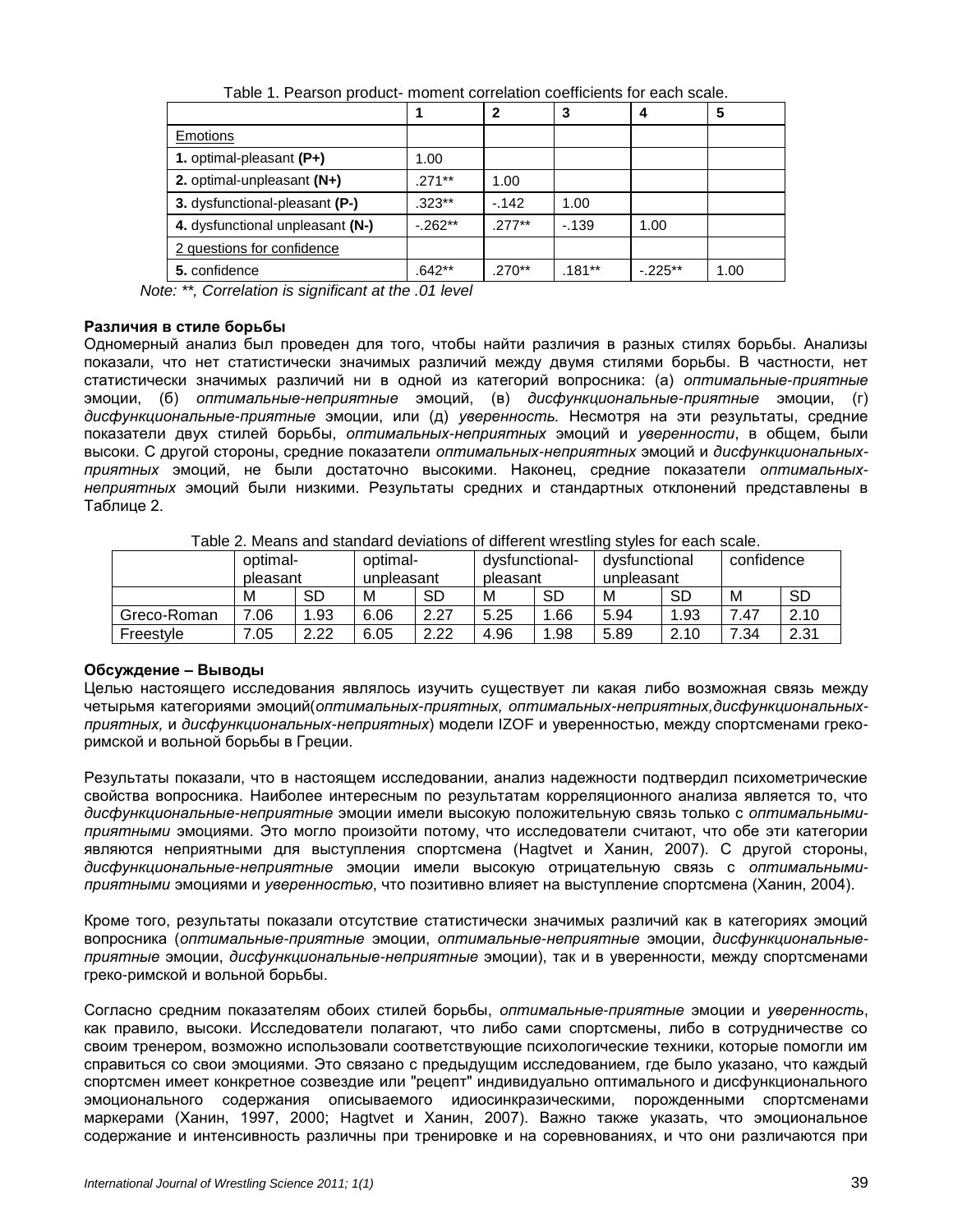ситуациях до, во время и после выступления (Ханин и Stabulova, 2002). В настоящем исследовании, спортсмены ответили на вопросник прямо перед соревнованием.

Наблюдаемые результаты в выборе источников спортивной уверенности могут быть частично объяснены индивидуальными различиями в восприятии успеха (Magyar и Duda, 2000). Наиболее важным источником уверенности для спортсменов является *успех в выступлении* (Vealey, 2009).

Дальнейшее исследование должны повторить и расширить эти результаты, изучить тревожность спортсмена, его возможности, ориентацию на цели, мотивацию и выступление, а также разработать эффективные стратегии вмешательства. Кроме того, подобное исследование должно проводиться среди борцов более высокого уровня и в разных странах. В заключение, предпосылкой для успешного использования модели IZOF является надлежащая подготовка спортсменов и тренеров с помощью спортивных психологов, чтоб проконтролировать, объяснить и понять эффект их эмоций в достижении успехов в спорте.

#### **Практические следствия / Советы для спортсменов и тренеров**

Более конкретно, согласно результатам настоящего исследования, если тренеры желают увеличить уровень уверенности своих спортсменов, они должны попытаться повысить *оптимальные-приятные, оптимальные-неприятные* и *дисфункциональные-приятные* эмоции, и уменьшить *дисфункциональныеприятные* эмоции. Подобным образом, Ханин (2004), утверждал, что неофициальные данные и практический опыт показывают, что функционально *оптимальные-приятные* и *оптимальныенеприятные* эмоции (P+N+) до и во время деятельности, как правило, побуждаются оценкой вызова и угрозы. Наоборот, ситуационно *дисфункциональные-приятные* и *дисфункциональные-неприятные* эмоции (P-N-) во время деятельности, как правило, побуждаются восприятием "достигнутых" результатов (оценки выгоды и потери) до выполнения задачи.

Наконец, как и Ханин (2004) подчеркнул, неприятные эмоции, не всегда наносят ущерб спортивному исполнению для всех спортсменов, но и приятные эмоции не всегда полезны для исполнения всех спортсменов. Кроме того, высокая уверенность в себе может иногда приводить к самодовольству или недооценке "слабого" противника, приводя к недостаточной бдительности, недостатка внимания, и/или неосторожности. Таким образом, тренеры и спортсмены, а также спортивные психологи, начинают понимать, что возможно справиться со стрессом и использовать стресс для совершенствования исполнения. Идиосинкразическое переживание является лучшим показателем того, как спортсмены могут использовать в выступление весь свой потенциал, либо без стресса, либо с использованием стресса в своих интересах.